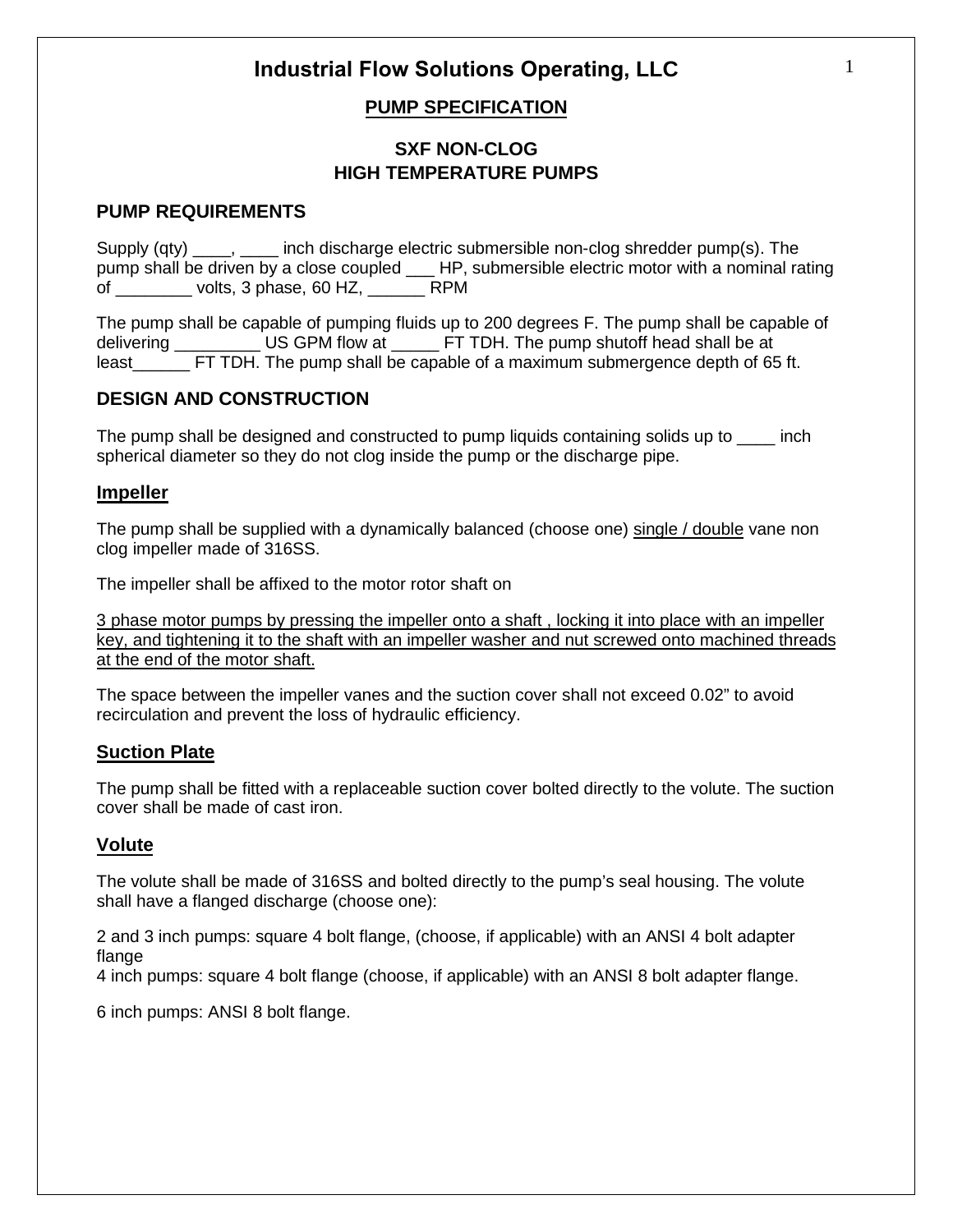## **PUMP SPECIFICATION**

## **SXF NON-CLOG HIGH TEMPERATURE PUMPS**

## **Discharge Elbow**

The pump shall be supplied with a 90 degree discharge elbow flanged at one end bolted to the pump and with a\_\_\_\_\_\_\_\_\_\_\_\_\_\_\_\_\_\_\_\_\_\_\_\_\_\_\_\_\_\_\_(choose from below) discharge.

| 2" and 3" discharge | male NPT           |
|---------------------|--------------------|
| 4" discharge        | female NPT         |
| 6" discharge        | ANSI 8 bolt flange |

## **Seals**

The pump shall be supplied with two independent mechanical seals designed to prevent fluid from entering the motor housing. The lower seal faces shall be made of silicon carbide vs. silicon carbide. The upper seal faces shall be carbon and ceramic. The seal elastomers shall be made of Fluorelastomer (FKM). The seals shall be held in contact by a common 304SS spring between the lower and upper seals.

The pump seal chamber shall be isolated from the pumped liquid by a lip seal constructed from Fluorelastomer (FKM) rubber.

The two mechanical shaft seals shall be lubricated by Shell FM 32 – food grade NSF approved oil, non toxic oil, in a seal chamber separate from the volute and motor pump housing.

## **Seal Minder®**

The pump shall be supplied with a **Seal Minder®**; to detect the presence of water in the seal oil chamber. The probe is connected to a 24VAC power source (by operator). The probe in the seal chamber measures the resistance in the fluid (oil). If the resistance drops below a preset amount, an alarm is triggered in the control panel.

#### **Motor**

The pump motor shall be a NEMA design B oil filled motor designed specifically for submersible pump usage and continuous duty of pumped liquid up to 200 degrees F. The stator windings and leads shall be insulated with moisture resistant Class R insulation rated for 428 degrees F.

The motor horsepower shall be non-overloading over the full range of the performance curve, from shut-off to full flow. The combined service factor (frequency, voltage and liquid specific gravity) of the motor shall be 1.10.

The motor shall be protected from failure from overheating by three thermal sensor switches wired in series and embedded in each phase winding for final connection to motor control. The sensors are set to open when the stator winding reaches 300°F

The motor design is capable of inverter duty operation with a turn down ratio that will allow a frequency operation range from 60Hz to 30Hz.

The motor housing shall be constructed of corrosive resistant 316SS for superior heat transfer.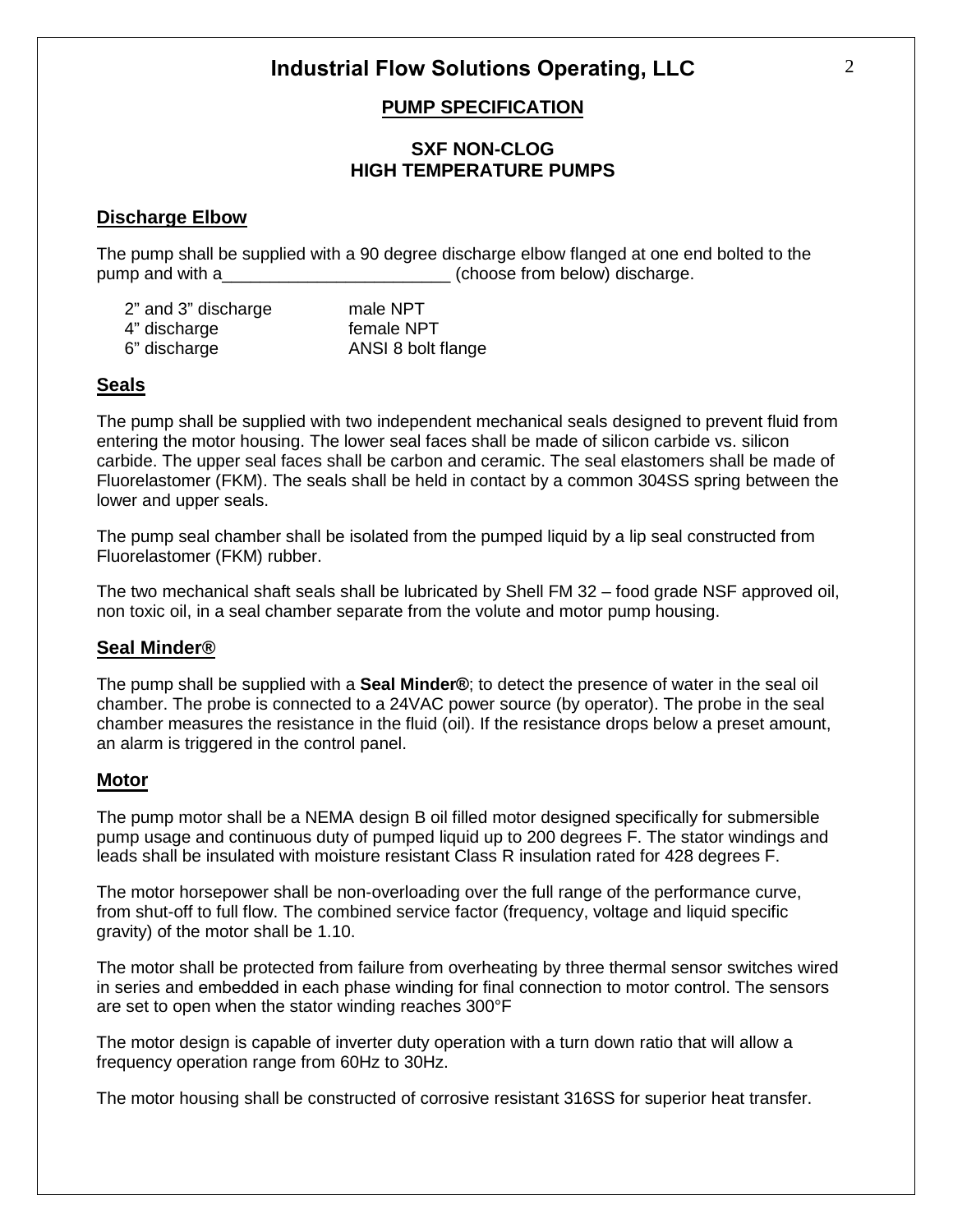## **PUMP SPECIFICATION**

## **SXF NON-CLOG HIGH TEMPERATURE PUMPS**

The motor cover shall be constructed of 316SS and have a threaded fitting to permit air testing of the motor cover and power cord inlet seal against leakage.

#### **Rotor / Pump Shaft**

The rotor (pump) shaft shall be constructed of corrosive resistant 316SS and be of sufficient diameter to handle radial loads over the full range of the pump's performance curve while pumping high concentrations of solids.

Rotor shall be made of steel with cast aluminum insulation and shall be dynamically balanced.

#### **Bearings**

The upper bearing shall be a single deep groove row ball bearing.

The lower bearing shall be single row deep groove ball bearing for 2, 3, 5, 7.5, and 10 HP model pumps

Tandem deep groove bearing set for 15 and 20HP model pumps

The upper and lower bearings shall be lubricated by the Shell FM 32 dielectric oil. Minimum bearing L10 life shall be 30,000 hours.

#### **Power Cord**

The pump shall be supplied with a 33 foot power cord (alternative lengths optional) connected to the motor lead wires in a water and oil resistant sealed epoxy potting. The power cord shall be sized in accordance with NEC standards. The outer jacket of the power cord shall be oil resistant and capable of submergence in water up to 200°F.

Optional: *(delete above and insert*): The pump shall be supplied with a \_\_\_\_\_\_\_foot power cord.

The power cord shall be protected by a strain relief, attached to the motor cover. The strain relief will be sized to absorb the load and prevent the power cord leads from being separated from their connection to the motor lead wires, if the power cord is pulled, as in the act of attempting to lift the pump by the cord.

The power cord entry shall be sealed by a gland fitted with a BUNA rubber molded power cord sleeve, attached to the pump cover, and the power wire leads shall be independently connected to the motor wire leads in an epoxy potting.